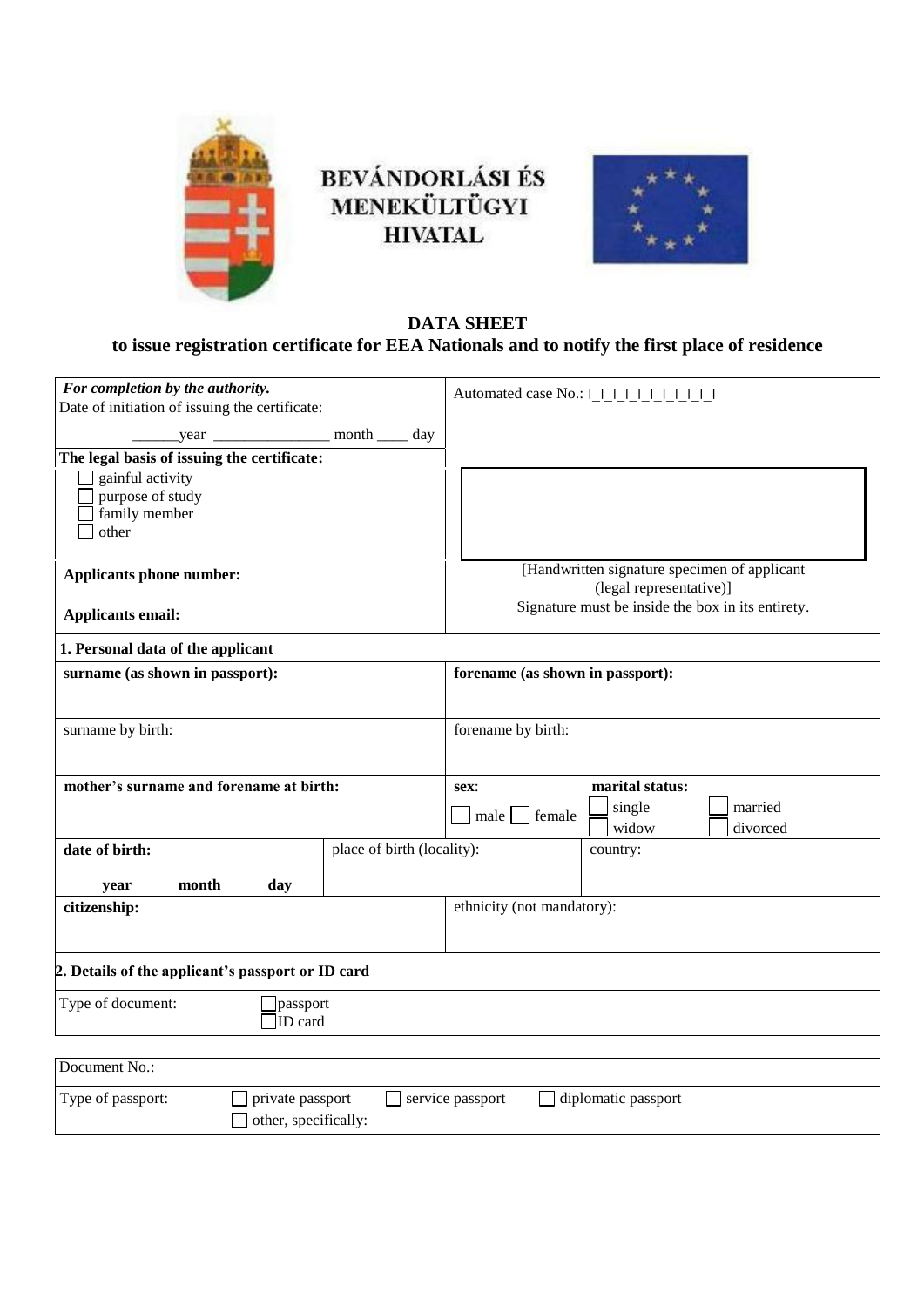| Place and date of issue:                                                                                                                                                                                                                                                                                                                                                                                                                                                                                                                                                                                                                                                                                            |           |        |     |           |           |  |  |
|---------------------------------------------------------------------------------------------------------------------------------------------------------------------------------------------------------------------------------------------------------------------------------------------------------------------------------------------------------------------------------------------------------------------------------------------------------------------------------------------------------------------------------------------------------------------------------------------------------------------------------------------------------------------------------------------------------------------|-----------|--------|-----|-----------|-----------|--|--|
| Country:                                                                                                                                                                                                                                                                                                                                                                                                                                                                                                                                                                                                                                                                                                            |           |        |     |           |           |  |  |
| Locality:                                                                                                                                                                                                                                                                                                                                                                                                                                                                                                                                                                                                                                                                                                           |           |        |     |           |           |  |  |
| Place of issue:                                                                                                                                                                                                                                                                                                                                                                                                                                                                                                                                                                                                                                                                                                     | year      | month  | day |           |           |  |  |
| Validity period:                                                                                                                                                                                                                                                                                                                                                                                                                                                                                                                                                                                                                                                                                                    | year      | month  | day |           |           |  |  |
| 3. Details of the applicant's place of accommodation in Hungary                                                                                                                                                                                                                                                                                                                                                                                                                                                                                                                                                                                                                                                     |           |        |     |           |           |  |  |
| Postal code:                                                                                                                                                                                                                                                                                                                                                                                                                                                                                                                                                                                                                                                                                                        |           |        |     |           |           |  |  |
| Locality:                                                                                                                                                                                                                                                                                                                                                                                                                                                                                                                                                                                                                                                                                                           |           |        |     | District: |           |  |  |
| Name of the public place:                                                                                                                                                                                                                                                                                                                                                                                                                                                                                                                                                                                                                                                                                           |           |        |     |           |           |  |  |
| Type of the public place:                                                                                                                                                                                                                                                                                                                                                                                                                                                                                                                                                                                                                                                                                           |           |        |     |           |           |  |  |
| Building number / Land register reference number:                                                                                                                                                                                                                                                                                                                                                                                                                                                                                                                                                                                                                                                                   |           |        |     |           |           |  |  |
| Building:<br>Block:                                                                                                                                                                                                                                                                                                                                                                                                                                                                                                                                                                                                                                                                                                 |           | Floor: |     |           | Door:     |  |  |
| Legal title of residence in the place of accommodation:<br>I hereby declare that I am the owner of the property indicated.<br>Enclosed please find the statement of consent of the owner of the residential property or the landlord being the lawful user of<br>the property on other grounds.                                                                                                                                                                                                                                                                                                                                                                                                                     |           |        |     |           |           |  |  |
| 4. Other data                                                                                                                                                                                                                                                                                                                                                                                                                                                                                                                                                                                                                                                                                                       |           |        |     |           |           |  |  |
| Have any comprehensive sickness insurance cover for the planned duration of residence in Hungary?<br>Yes<br>No, I have sufficient financial resources to cover the costs.<br>To your knowledge, do you have any contagious disease that requires treatment, such as HIV/AIDS, tuberculosis, hepatitis<br>B, syphilis, leprosy, typhoid fever, or are you a carrier of the infectious agent of HIV, hepatitis B, typhoid or paratyphoid<br>fevers?<br>$\exists$ Yes<br>N <sub>o</sub><br>If you suffer from any of the diseases specified above, or if contagious or a carrier of infectious diseases, do you receive<br>compulsory and regular treatment with regard to the said diseases?<br>Yes<br>N <sub>o</sub> |           |        |     |           |           |  |  |
| Permanent or usual place of residence before arriving to Hungary:                                                                                                                                                                                                                                                                                                                                                                                                                                                                                                                                                                                                                                                   |           |        |     |           |           |  |  |
| Country:                                                                                                                                                                                                                                                                                                                                                                                                                                                                                                                                                                                                                                                                                                            | Locality: |        |     |           |           |  |  |
| Name of public place:                                                                                                                                                                                                                                                                                                                                                                                                                                                                                                                                                                                                                                                                                               |           |        |     |           |           |  |  |
| When you cease to exercise your right of residence, or your right of residence expires, which country will you be travelling<br>to?<br>Country:                                                                                                                                                                                                                                                                                                                                                                                                                                                                                                                                                                     |           |        |     |           |           |  |  |
| I hereby declare that the information in the application is true and correct.                                                                                                                                                                                                                                                                                                                                                                                                                                                                                                                                                                                                                                       |           |        |     |           |           |  |  |
|                                                                                                                                                                                                                                                                                                                                                                                                                                                                                                                                                                                                                                                                                                                     |           |        |     |           |           |  |  |
|                                                                                                                                                                                                                                                                                                                                                                                                                                                                                                                                                                                                                                                                                                                     |           |        |     |           |           |  |  |
|                                                                                                                                                                                                                                                                                                                                                                                                                                                                                                                                                                                                                                                                                                                     |           |        |     |           | signature |  |  |
| Transaction number of payment if made by electronic payment instrument or by bank deposit:                                                                                                                                                                                                                                                                                                                                                                                                                                                                                                                                                                                                                          |           |        |     |           |           |  |  |